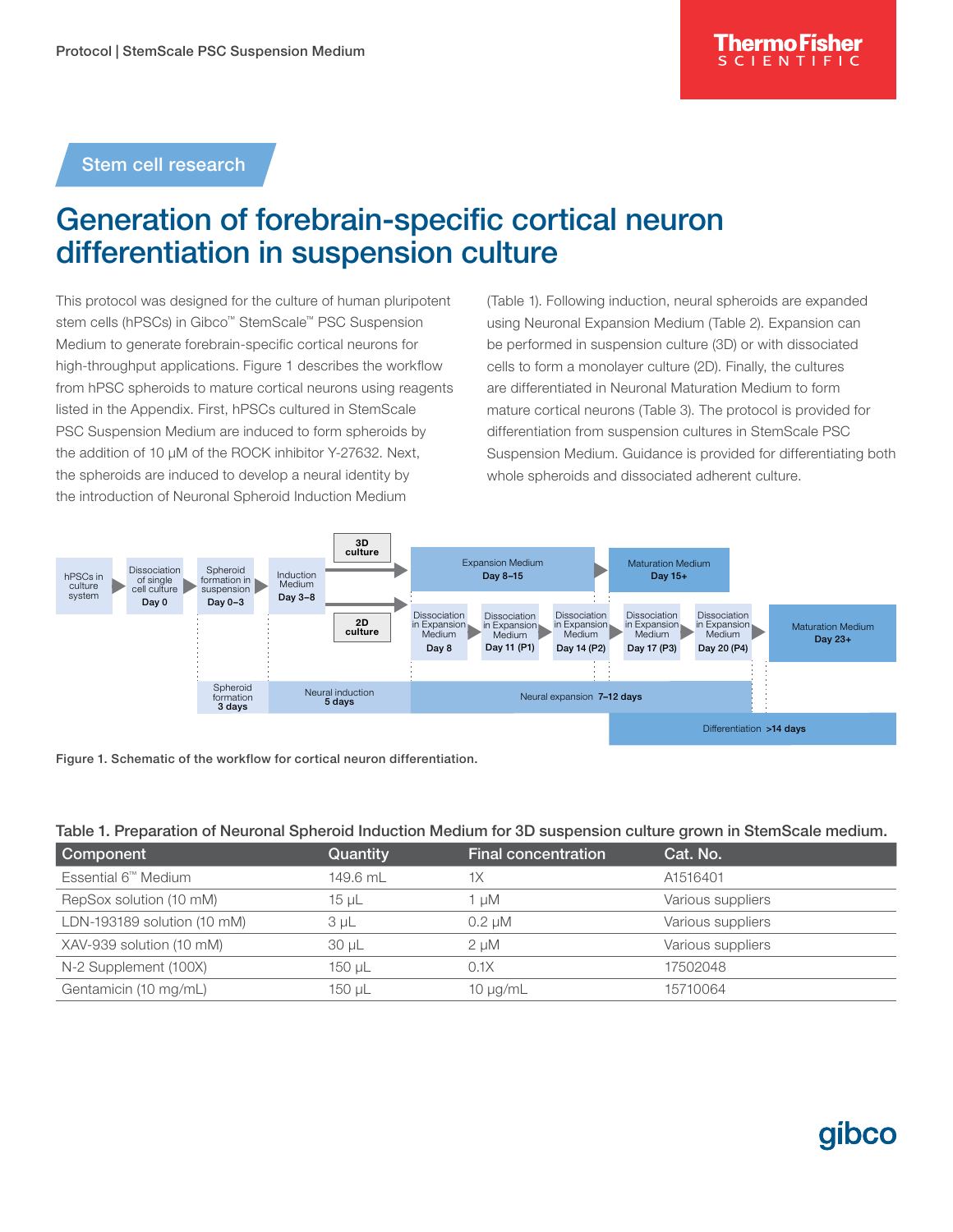Table 2. Preparation of Neuronal Expansion Medium.

| <b>Component</b>                                    | Quantity    | <b>Final concentration</b> | Cat. No.          |
|-----------------------------------------------------|-------------|----------------------------|-------------------|
| DMEM/F-12 with GlutaMAX Supplement                  | 48.5 mL     | 0.5X                       | 10565018          |
| Neurobasal Medium                                   | 48.5 mL     | 0.5X                       | 21103049          |
| N-2 Supplement (100X)                               | $0.5$ mL    | 0.5X                       | 17502048          |
| B-27 Supplement (50X)                               | 1 mL        | 0.5X                       | 17504044          |
| GlutaMAX Supplement (100X)                          | $0.5$ mL    | 0.5X                       | 35050061          |
| MEM Non-Essential Amino Acids Solution (100X)       | $0.5$ mL    | 0.5X                       | 11140050          |
| Insulin, human recombinant, zinc solution (4 mg/mL) | $62.5$ µL   | $2.5 \mu g/mL$             | 12585014          |
| Sodium pyruvate solution (100 mM)                   | $0.5$ mL    | $0.5 \text{ mM}$           | 11360070          |
| RepSox solution (10 mM)                             | $10 \mu L$  | 1 µM                       | Various suppliers |
| DMH1 solution (10 mM)                               | $10 \mu L$  | 1 µM                       | Various suppliers |
| Gentamicin (10 mg/mL)                               | $100 \mu L$ | $10 \mu q/mL$              | 15710064          |

#### Table 3. Preparation of Neuronal Maturation Medium.

| Component                                          | Quantity        | Final<br>conc. | Cat. No. |
|----------------------------------------------------|-----------------|----------------|----------|
| Neurobasal Plus Medium                             | $95 \text{ ml}$ | 1X             | A3582901 |
| B-27 Plus Supplement (50X)                         | $2 \text{ ml}$  | 1X             | A3582801 |
| Dopaminergic Neuron<br>Maturation Supplement (50X) | 2 mL            | 1Х             | A3147401 |
| Antibiotic-Antimycotic (100X)                      | 1 ml            | 1Х             | 15240062 |

Note: Warm media in a 37°C water bath for 5–10 minutes prior to use. Do not warm media in a 37°C water bath for >10 minutes, as this may cause them to degrade.

### Spheroid formation

Day 0: Passage hPSCs. Dissociate cells using prewarmed (37°C) Gibco™ StemPro™ Accutase™ Cell Dissociation Reagent to obtain a single cell suspension. Plate  $3 \times 10^5$  cells/well in 2 mL of prewarmed StemScale Medium containing 10 uM of the ROCK inhibitor Y-27632 in 6-well Thermo Scientific™ Nunclon™ Sphera™ plates. Maintain cells on an orbital shaker platform in a 37°C incubator under 5% CO<sub>2</sub>. Incubate the cells uninterrupted for 72 hours.

### Induction of neural identity

Day 3: After 3 days of uninterrupted culture in 6-well Nunclon Sphera plates, transfer the spheroids formed in each well into a 15 mL conical tube and allow the aggregates to settle to the bottom of the tubes (~5 minutes). After aspirating the spent medium, add 2 mL fresh DPBS with no calcium or magnesium to the aggregates and allow them to settle by gravity. Aspirate the spent medium, and leave the aggregates in a minimal volume (~100 μL) of liquid. Add 2 mL prewarmed Neuronal Spheroid Induction Medium to each tube. Transfer the spheroids along with the Neuronal Spheroid Induction Medium from each 15 mL tube to each well of a fresh 6-well Nunclon Sphera plate. Maintain the plate on an orbital shaker platform (70 rpm) in a 37°C incubator.

Days 5 and 7: Perform a 50% media change with prewarmed Neuronal Spheroid Induction Medium: tilt the plate at a 45° angle for 5 minutes, pipet off 1 mL from each well, and replace it with fresh Neuronal Spheroid Induction Medium. Incubate the plate on the orbital shaker platform at 70 rpm and 37°C for 48 hours.

#### Expansion of neural spheroids

Day 8: Tilt the plate at a 45° angle for 5 minutes and aspirate spent Neuronal Spheroid Induction Medium. Add 2 mL prewarmed Neuronal Expansion Medium to the spheroids in each well. Maintain the plate on the orbital shaker platform (70 rpm) in a 37°C incubator for 48 hours.

Days 10, 12, and 14: Perform a 50% media change with Neuronal Expansion Medium: tilt the plate at a 45° angle for 5 minutes, pipet off 1 mL from each well, and replace it with fresh Neuronal Expansion Medium. Return the plate to the orbital shaker platform and incubate at 70 rpm and 37°C. Incubate the cells for 48 hours and repeat this step for the next 5 days.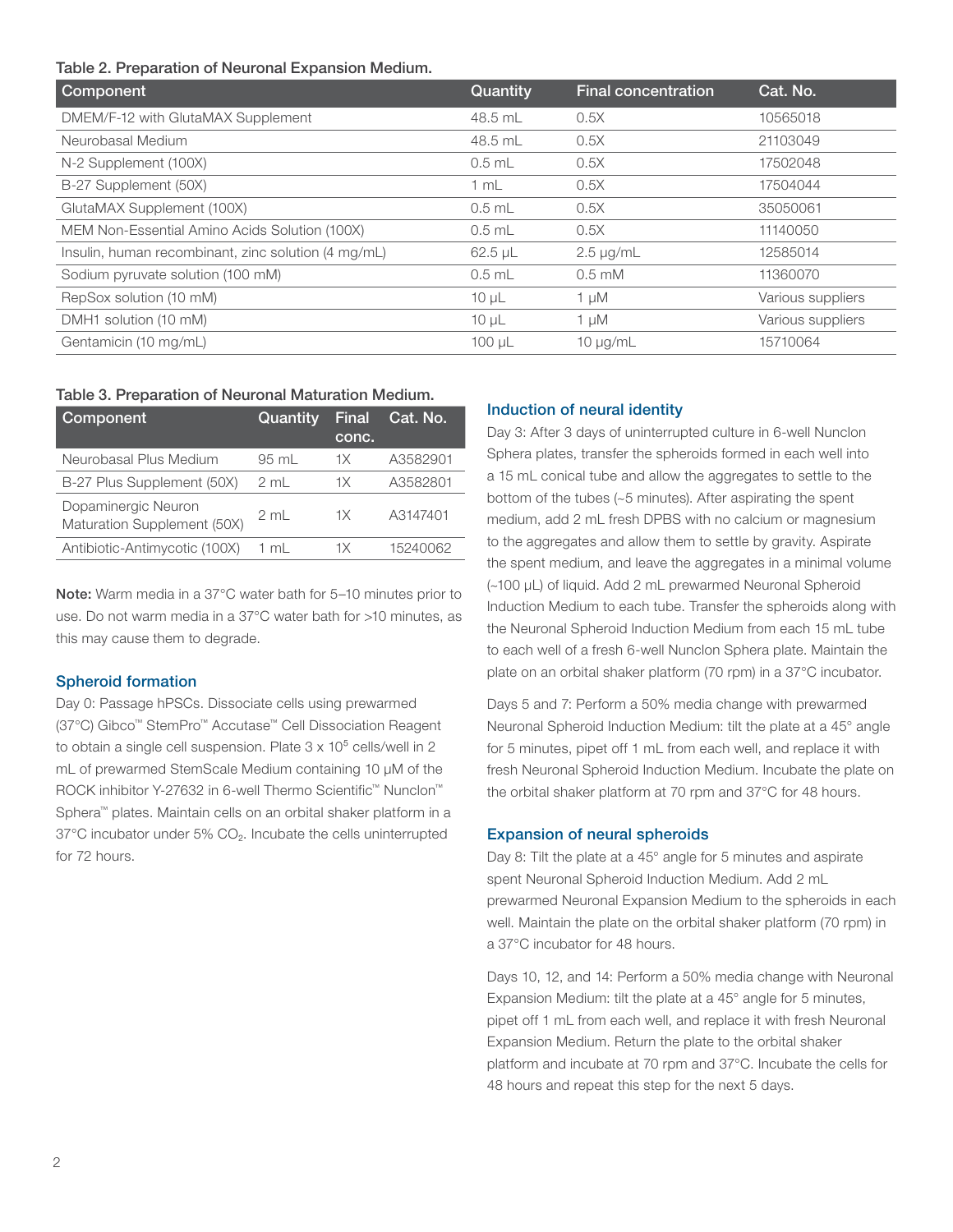#### Maturation of neural spheroids

Day 15: Tilt the plate at a 45° angle for 5 minutes and aspirate the spent Neuronal Expansion Medium. Add 2 mL prewarmed Neuronal Maturation Medium to the spheroids in each well. Maintain the plate on an orbital shaker platform (70 rpm) in a 37°C incubator.

Day 17 and onwards: Perform a 50% media change with Neuronal Maturation Medium: tilt the plate at a 45° angle for 5 minutes, pipet off 1 mL from each well, and replace it with fresh Neuronal Maturation Medium. Return the plate to the orbital shaker platform and incubate at 70 rpm and 37°C for 48 hours. Repeat this process for a minimum of 14 days to obtain a differentiated culture.

## Preparation, expansion, and maturation of dissociated adherent culture

On day 8, to observe differentiation in an adherent culture, split and passage the spheroids in Modified Expansion Medium (Table 4). We recommend a minimum of four subsequent passages to obtain a maximum yield of mature neuronal cells.

|  | Table 4. Preparation of Modified Expansion Medium. |  |
|--|----------------------------------------------------|--|
|  |                                                    |  |

| Component                             | Quantity | Cat. No. |
|---------------------------------------|----------|----------|
| DMEM/F-12 with GlutaMAX<br>Supplement | 49 ml    | 10565018 |
| Neurobasal Medium                     | 49 ml    | 21103049 |
| N-2 Supplement (100X)                 | 1 ml     | 17502048 |
| B-27 Supplement (50X)                 | 1 ml     | 17504044 |

Day 8: For the preparation of laminin-coated plates, we recommend using a 1:100 dilution of Gibco™ rhLaminin-521 in distilled water. Thaw rhLaminin-521 overnight at 4°C and mix by inversion before dilution. Coat culture vessels at 37°C under 5% CO<sub>2</sub> for >2 hours. We recommend using 12-well Thermo Scientific™ Nunc™ plates with Nunclon™ Delta surface treatment (Cat. No. 150628) as culture vessels.

Modified Expansion Medium passage: Dissociate the spheroids using prewarmed StemPro Accutase Cell Dissociation Reagent to obtain a single cell suspension. Plate  $3 \times 10^5$  cells/cm<sup>2</sup> in 1 mL of prewarmed Modified Expansion Medium containing 10 µM Y-27632 in laminin-coated 12-well plates. Maintain the cells on a stationary platform in a 37°C incubator under 5% CO₂.

Day 9: Perform a 50% media change with Modified Expansion Medium. Return the cells to the stationary platform in a 37°C incubator under 5% CO₂. Incubate and observe growth for the following 48 hours.

Days 11, 14, and 17: Repeat passages in Modified Expansion Medium. Observe growth and neurite development as the culture expands with each dissociation. Media changes may be required every 24–48 hours, depending on the expansion rate of the culture.

Day 20: Dissociate the spheroids using prewarmed StemPro Accutase Cell Dissociation Reagent to obtain a single cell suspension. Plate  $1.5 \times 10^5$  cells/cm<sup>2</sup> in 200  $\mu$ L of prewarmed Modified Expansion Medium containing 10 µM Y-27632 in 96 well plates coated with rhLaminin-521 and poly-D-lysine. (Plates precoated with poly-D-lysine can be used, or use Cat. No. A3890401 to double-coat with laminin.) Maintain the cells on a stationary platform in a 37°C incubator under 5% CO<sub>2</sub>.

Day 21: Perform a 50% media change with Modified Expansion Medium. Return the cells to the stationary platform in a 37°C incubator under 5% CO₂. Incubate and observe growth for the following 48 hours.

Day 23: Neuronal Maturation Medium addition: Aspirate the spent Modified Expansion Medium. Add 200 µL of prewarmed Neuronal Maturation Medium to each well containing culture in the 96-well plate. Maintain in a 37°C incubator.

After 48 hours, perform a 50% media change with Neuronal Maturation Medium. Return the cells to the stationary platform in a 37°C incubator under 5% CO<sub>2</sub>. Incubate the cells for 48 hours and repeat the process for a minimum of 14 days to obtain a differentiated culture.